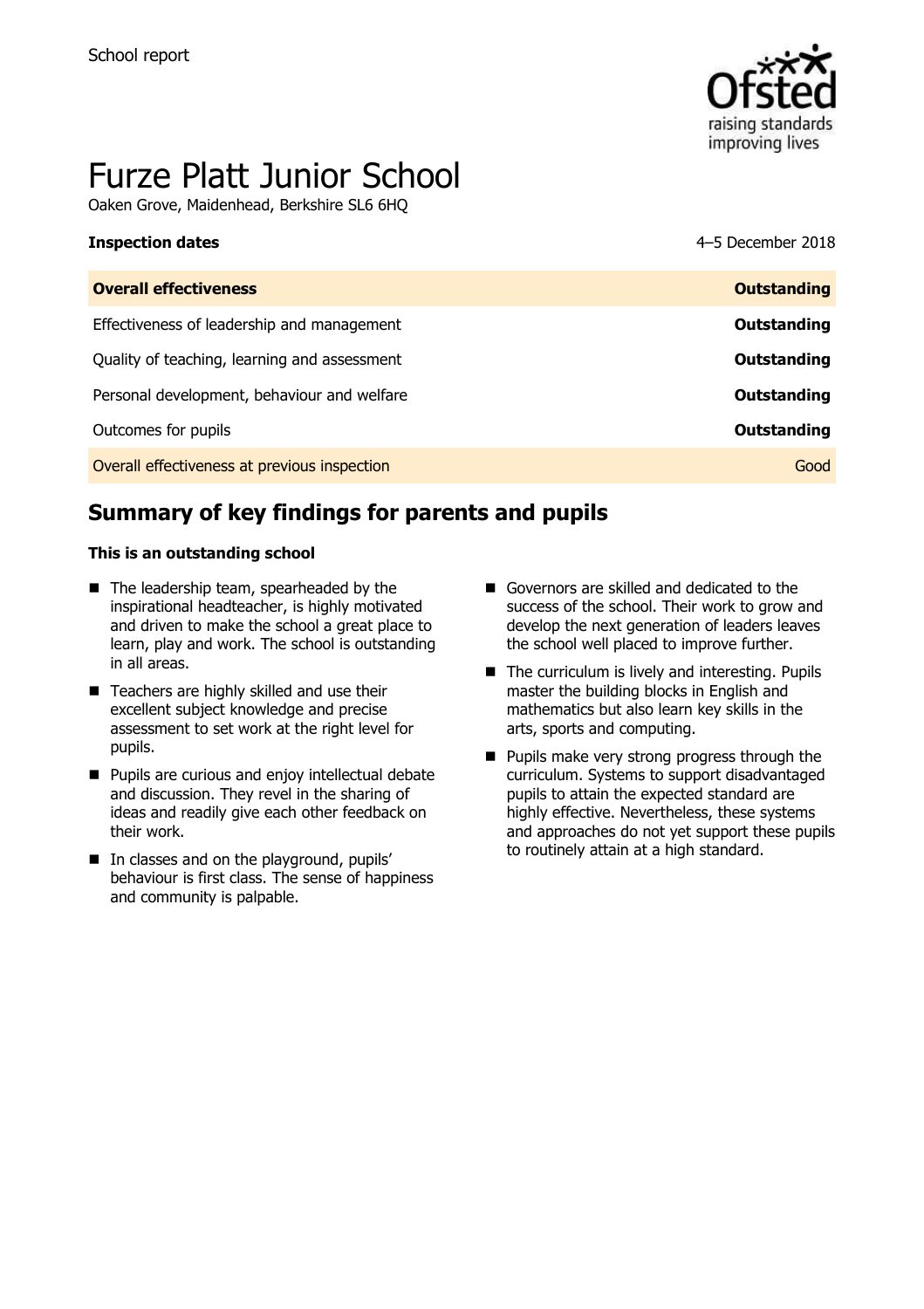

# **Full report**

### **What does the school need to do to improve further?**

**IMPROVE LEADERSHIP AND MANAGEMENT CONCRETED MANAGEMENT IN THE IMPROVE LEADERSHIP IN STARKS** proportions of the most able disadvantaged pupils to attain at a high standard.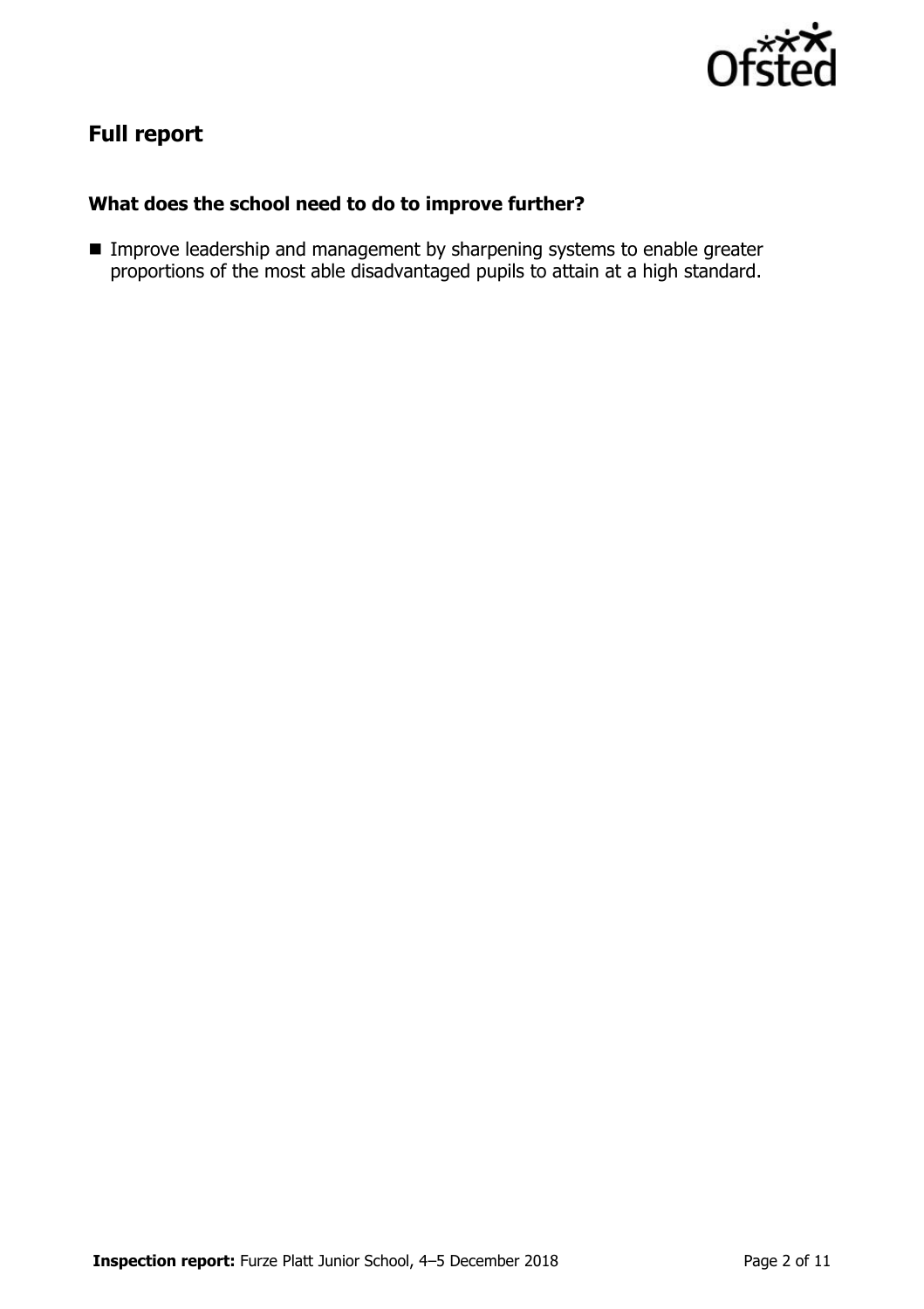

## **Inspection judgements**

#### **Effectiveness of leadership and management Cultum Outstanding**

- The headteacher, ably supported by senior leaders, has created a culture among staff of ambition, drive and critical thinking. He leads by example, seeking to constantly improve the school through small tweaks and changes. These incremental developments have led to a dramatic improvement over time. The school is outstanding in all areas.
- Leaders possess a clear and accurate understanding of the quality of teaching and learning. They use this to empower teachers to improve their practice by offering precise and clear guidance and they pair teachers with skilled colleagues to ensure that they learn from each other. Teachers constantly reflect on what is and, importantly, isn't working and take the lead in improving the school. As a result, the quality of teaching is of a very high standard and continues to improve.
- Middle leaders are skilled and highly motivated. They make changes to the school that are closely aligned with the school's strategic priorities and are confident that senior staff will support them. For example, middle leaders adapt the curriculum to meet the strengths and weaknesses of individual cohorts, ensuring that pupils learn and remember the skills they need to succeed further. These new leaders are well placed to secure further improvement.
- The well-being of staff is a high priority for leaders and governors. One member of staff noted, 'We matter here; we know that hard work is rewarded so we keep giving our best.' Staff appreciate the actions of leaders to reduce unnecessary workload.
- The inclusion manager ensures that staff take ownership of the support and progress of pupils with special educational needs and/or disabilities (SEND). Staff are imbued with a desire to do the right thing for these pupils. Interventions to help pupils are thoughtful, reviewed and realigned regularly to provide exceptional support. Pupils with SEND are thriving.
- The curriculum is broad and interesting. Learning builds on pupils' prior knowledge, often across a range of subjects. For example, pupils used their computing skills to help them refine their pronunciation in French. In science, pupils learned to plot and interpret graphs to help them to share their results in experiments. The wellestablished programme of trips and visitors helps pupils to understand what they are learning and to bring their topics to life. Pupils make substantial and sustained progress throughout the curriculum.
- The development of computing across the school is a significant strength. Pupils learn skills such as coding, graphic design and multimedia production. Staff receive appropriate training and support to deliver these skills and are confident using a range of devices and platforms. This leaves pupils well prepared for their next stage of education.
- The leadership of physical education is excellent. Leaders carefully monitor and track pupils' participation in physical activity. They use this information to ensure that all pupils have access to high-quality teaching and opportunities to play competitive sport. Year 6 pupils organise and lead sports competitions for schools within the borough. All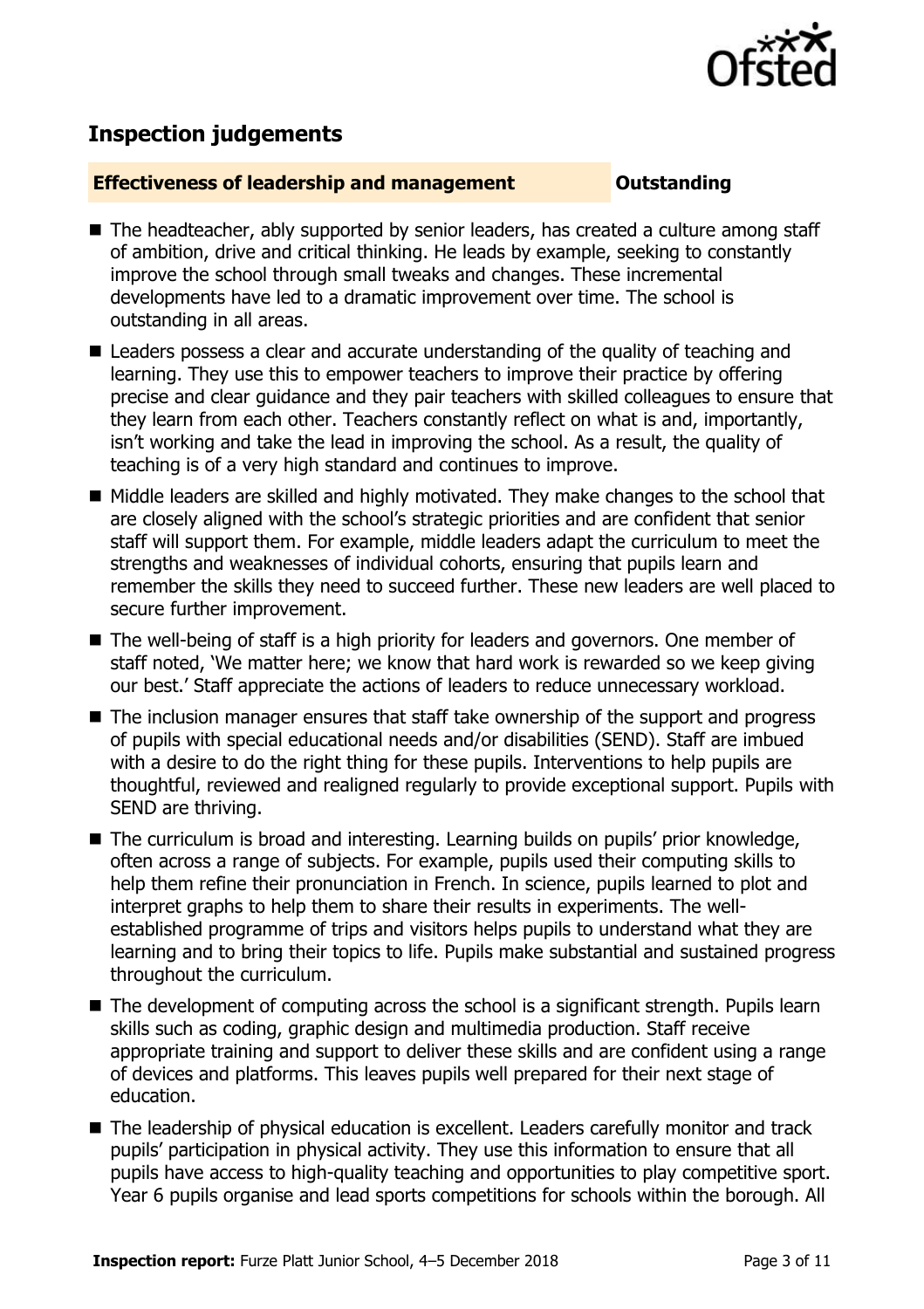

pupils benefit from the opportunity to represent the school at a local and regional level.

■ Leaders coordinate and develop bespoke and individualised plans to support and challenge pupils who are disadvantaged. They consider the views of staff, parents and carers, and the pupils themselves when setting out their actions, and review these plans effectively to ensure that these pupils are getting the right support. As a result, these pupils make excellent progress, and many attain the expected standard in reading, writing and mathematics. Nevertheless, plans are not sharply focused on helping pupils to attain at a high standard.

#### **Governance of the school**

- The governing body is proactive, ambitious and skilled. Governors expect the highest standards for pupils at the school and hold leaders to account for the impact of their actions. For example, governors challenged leaders to improve the provision for pupils with SEND and redeployed resources to meet the needs of these pupils. Governors ensure that pupils receive timely and effective support.
- Governors possess a clear and detailed understanding of the school and its effectiveness. Robust and effective systems ensure that information is shared with members of the governing body. As a result, governors are well informed and prepared to challenge school leaders to improve the school further.
- Governors are ambitious for the school, its pupils and staff. They check that staff are given appropriate training and deploy significant resources to ensure that new and emerging leaders, in particular, are given the right training to drive further improvement in the school.

#### **Safeguarding**

- $\blacksquare$  The arrangements for safeguarding are effective.
- Checks on staff are made well before they commence employment. All staff receive first-class training to identify and report concerns as they arise. In response, leaders waste no time in taking swift and effective action, badgering external agencies appropriately to get pupils and families the help they need.
- **Pupils regularly take part in 'stay safe' assemblies to learn about online safety and** seasonal dangers such as bonfires and fireworks. Pupils are skilled in evaluating risk and make good, proactive decisions to keep themselves and their friends safe. As a result, pupils are well equipped to identify dangers in a rapidly changing world.
- Parents receive useful information about local and national risks. For example, at Christmas, parents were reminded to keep an eye on their child's browsing habits if they received an internet-enabled device as a gift. This constant information helps keep parents well informed and ensures that their child's safety is at the forefront of their thinking.

#### **Quality of teaching, learning and assessment Outstanding**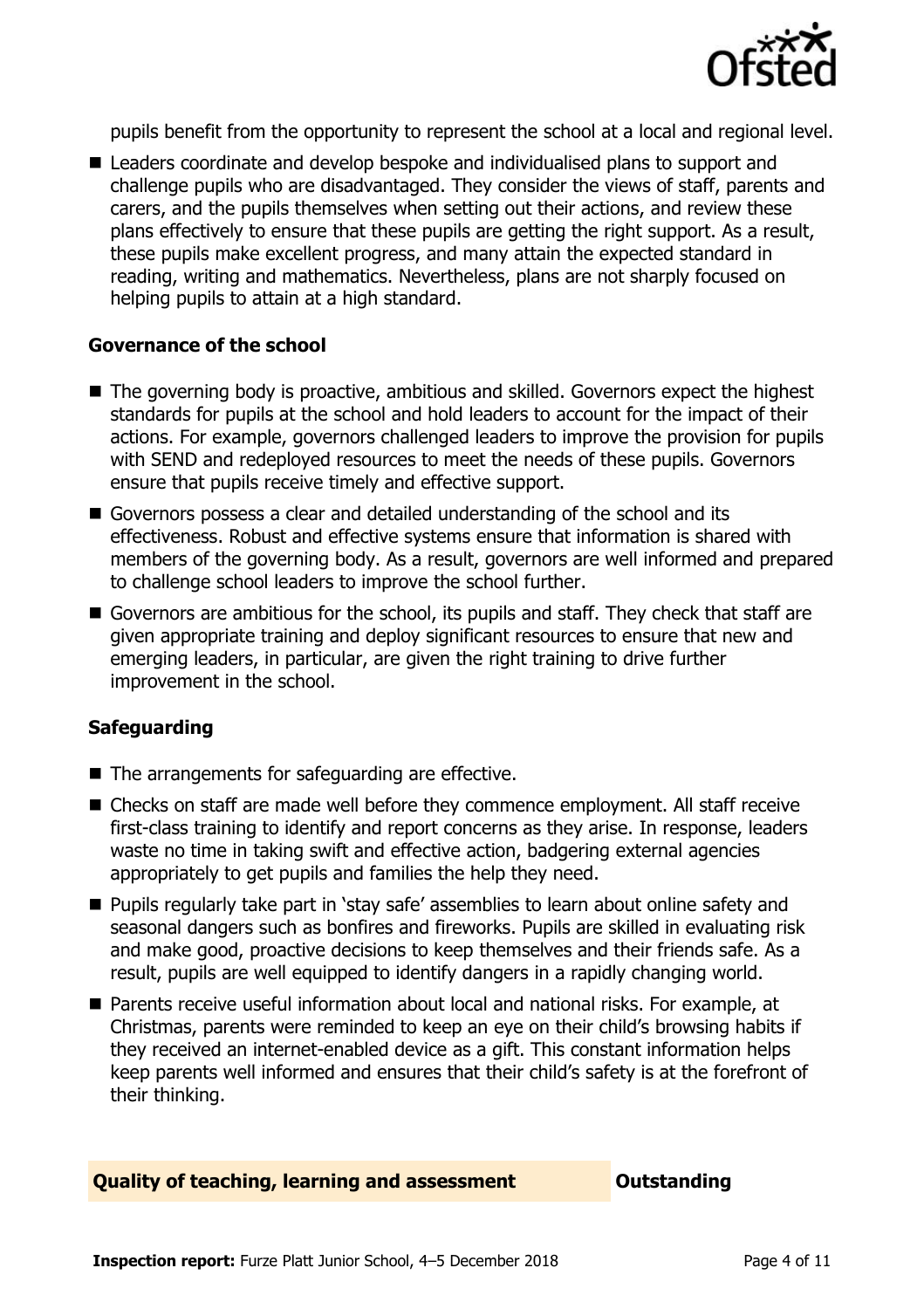

- Classrooms are warm, welcoming and focused environments where pupils can thrive. Relationships between pupils and staff are excellent. This ensures that pupils feel extremely well supported to take risks, learn from mistakes and develop a thirst for learning.
- Questioning is used exceptionally well. Teachers and teaching assistants expect pupils to explain their thinking and challenge them to refine and remodel their answers. Pupils rise to the challenge, offering rich and specific answers which illustrate their clear thinking.
- **E** Lessons are carefully planned to ensure that pupils build upon their prior learning and develop their skills and understanding in a logical and systematic way. For example, pupils in Year 4 used their knowledge of onomatopoeia and personification to write stylish and elegant descriptions of beach scenes. The constant rehearsal and repetition of skills ensure that learning is committed to memory and used often.
- Teachers possess excellent subject knowledge in mathematics and use this to help pupils to gain an exceptional understanding of calculation. Pupils solve challenging problems, recording their excellent reasoning to describe their process and thinking. Pupils make very strong progress in mathematics.
- **Pupils read exceptionally well and use their reading skills in class to research and** embellish their learning. Pupils adore their new library and appreciate the recommendations they receive from the knowledgeable junior librarians. This encourages pupils to read a rich diet of high-quality texts and develop a love of reading.
- **Pupils relish the opportunity to give and receive feedback from both adults and peers in** school. As one pupil noted, 'We do that because my friends can point out the important stuff that I may have missed.' Pupils debate their work and excitedly discuss their learning. As a result, pupils quickly identify mistakes in their own and others' work and learn from these.
- **Pupils are resilient and driven to improve their learning at all times. For example, in** Year 6, pupils solved problems through trial and improvement, making constant changes to their methodology to reach the right answer. Pupils' grit and tenacity help them to overcome challenges when they are presented.
- Teachers use assessment very well to set work at just the right level for pupils. When pupils' progress dips, staff and leaders work as a cohesive team to redeploy resources and help pupils to keep up. No pupil is left behind at Furze Platt Junior School.
- Teaching assistants are skilled and knowledgeable. As a result, they can help pupils to overcome their difficulties and keep up with their peers. For example, in phonics interventions, teaching assistants modelled how to pronounce sounds and expected pupils to work hard to mimic their example. Pupils who fall behind quickly catch up.
- Teachers and support staff are highly skilled at adapting work for pupils with SEND. These pupils are given first-class support to help them achieve small steps. These steps quickly add up, helping these pupils to make excellent progress from their starting points.
- Disadvantaged pupils are well supported by staff who prepare specific plans for their success. These plans consider both social and academic barriers to pupils' learning.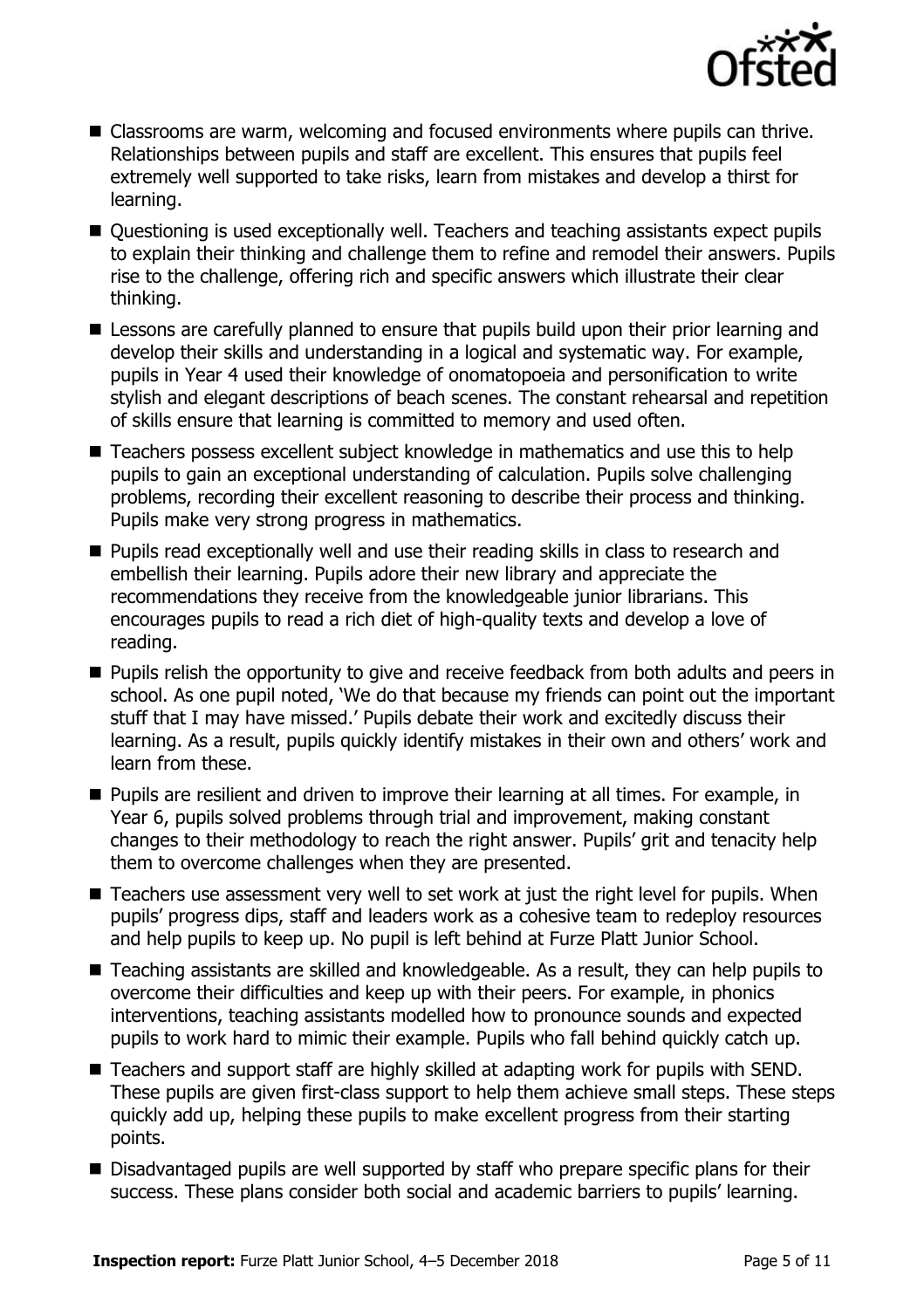

Teachers address these issues directly, helping these pupils to make excellent progress. On occasion, support to help the most able disadvantaged pupils is not always sharply focused to ensure that they make the very best progress possible.

#### **Personal development, behaviour and welfare <b>COULTS** Outstanding

#### **Personal development and welfare**

- The school's work to promote pupils' personal development and welfare is outstanding.
- **Pupils learn to evaluate and review different sources of evidence. For example, in Year** 5, pupils considered different online news articles, checking for validity and accuracy. Pupils are well prepared for the challenges of an increasingly digital world.
- Pupils manage risk exceptionally well. For example, pupils in Year 6 carefully cut up vegetables to make soup, considering how to do this safely, well before they picked up a knife. All pupils understand the Green Cross Code and can explain how to cross roads safely. Pupils think about the consequences of their actions and, as a result, make good decisions.
- **Pupils develop high-quality leadership skills. For example, Year 6 pupils mentor** younger pupils who need help to develop their friendships. Digital leaders help pupils to access and use computers safely. Younger pupils appreciate and look up to these pupils and this contributes to their sense of ambition and collective pride.
- Pupils' welfare is at the forefront of leaders' work. Leaders regularly survey all pupils to gain an understanding of individuals' needs as well as the needs of groups of pupils. For example, leaders noted that some new year groups needed support to develop their resilience and they put in place activities that would strengthen this.
- **Pupils who need quiet and calm environments use the 'red bus' as a safe place to talk** about their feelings and plan their day. Pupils here are given expert guidance to help them to manage big feelings. One pupil noted, 'This is my safe space; it gives me a place where I have the time to think.' This initiative ensures that pupils have access to a peaceful and nurturing environment which helps them to manage and focus their feelings.
- Pupils' spiritual, moral, social and cultural development is promoted well. Pupils enjoy the opportunity to consider and discuss ethical issues. For example, pupils considered the actions of Nicholas Winter, a local hero, who saved many Jewish children during the Second World War. Pupils collect food for the local homeless shelter, considering their responsibilities to those less fortunate than themselves. Pupils are well prepared to be responsible citizens who contribute positively and add to the moral fabric of society.

### **Behaviour**

- The behaviour of pupils is outstanding.
- **Pupils love coming to school and are rarely absent. The attendance of pupils is** carefully tracked. When attendance dips, leaders' reactions are swift and supportive; leaders use the strong partnerships with parents to help to get attendance back on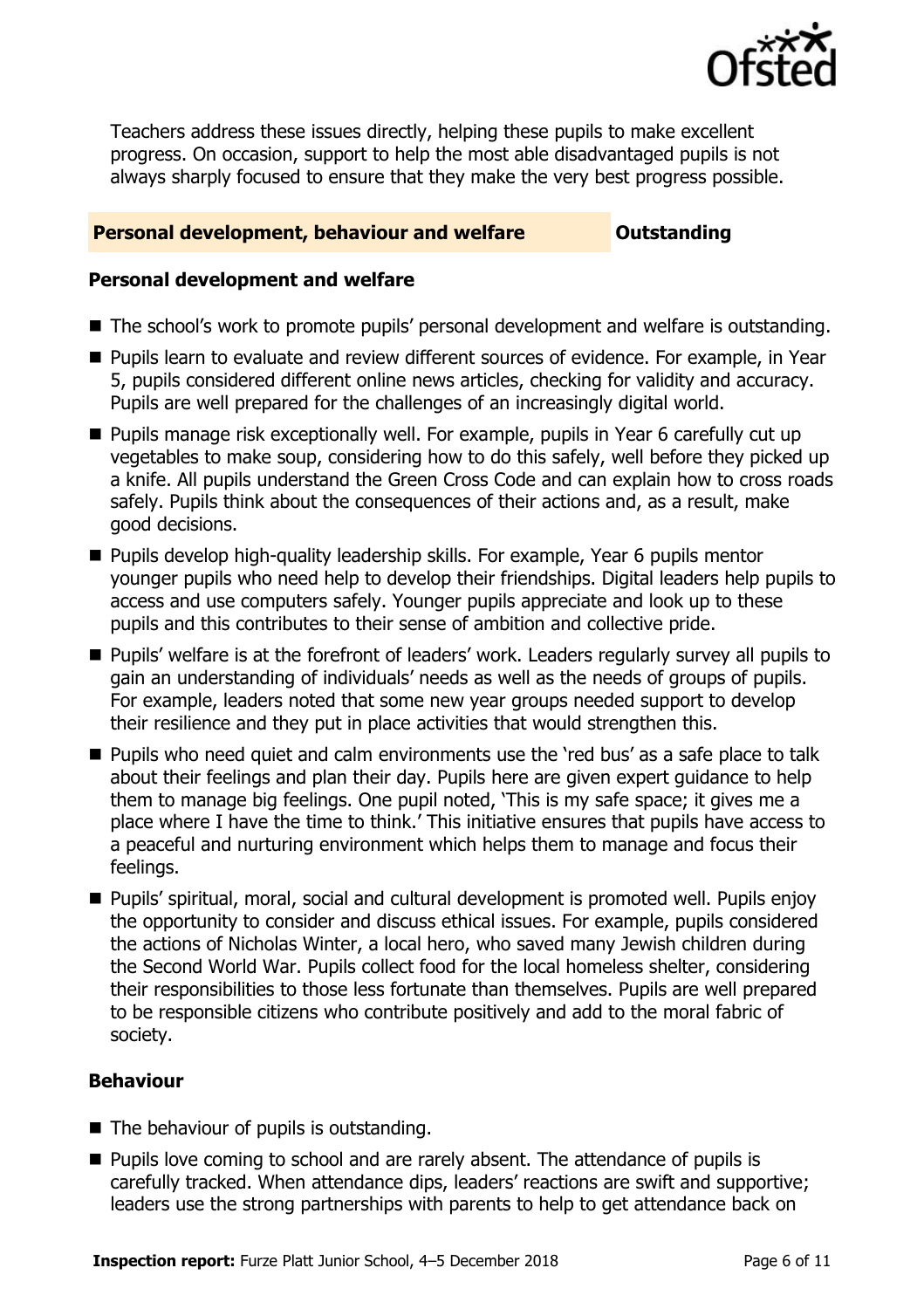

track. As a result, levels of absence for all pupils, including those who are disadvantaged, are well below those nationally.

- **Pupils behave exceptionally well in class and feel safe in school. Incidents of low-level** disruption or poor behaviour are very closely monitored by leaders who put in place appropriate support when pupils' behaviour does not meet their high expectations. As a result, incidents of poor behaviour are rarely repeated. This is a calm, caring and happy school.
- On the playground, pupils play with joy and enthusiasm. They exhibit the school values of growth, happiness and respect, welcoming visitors and inviting others to play in their games. Pupils report that bullying is extremely rare and, when it does happen, staff are excellent at dealing with it.
- **Pupils are responsible and caring towards their peers, adults and each other. When a** job needs doing, pupils do it without needing to be prompted or asked. Corridors, desks and classrooms are faultlessly tidy, and the playground is devoid of litter. Pupils understand their responsibility to make Furze Platt a great place to learn and grow.

#### **Outcomes for pupils Outstanding**

- **Pupils write exceptionally well because they master the key components of spelling,** punctuation and grammar at an early stage. They regularly practise these skills and use them to form elegant and sophisticated texts. As a result, most pupils write at the expected standard and many write at a high standard.
- **Pupils possess clear and well-rehearsed calculation and number skills. They deploy** these skills to solve challenging tasks, considering how best to solve a problem. They identify their mistakes quickly to iron out any errors in their methodology. Pupils make excellent progress in mathematics.
- **Pupils read well because they read and understand stimulating texts and are able to** debate their content, structure and philosophy. The small proportion of pupils who need extra help receive excellent support to develop their phonics skills. Pupils throughout the school make excellent progress in reading.
- **Pupils with SEND make exceptionally strong progress, often through their own bespoke** curriculum. Their learning is broken down to manageable steps and closely matched to their needs. As a result, these pupils make excellent progress from their starting points.
- **Pupils develop their creative skills and use these to enhance and improve their** understanding across a range of subjects. For example, pupils learned marbling techniques, using crayon and oil paints to create an accurate depiction of the solar system. Pupils' skills and understanding in art are first class.
- **Pupils make excellent progress in history because they skilfully contrast and compare** people and places through time. For example, pupils used 3D modelling software to depict an iron-age settlement considering carefully how their ancestors would have chosen and built a village. This promotes pupils' ability to research, enquire and test their theories.
- **Pupils gain an excellent understanding of the broad range of religions represented in** the school, including Sikhism, Buddhism, Hinduism, Islam and humanism. Pupils learn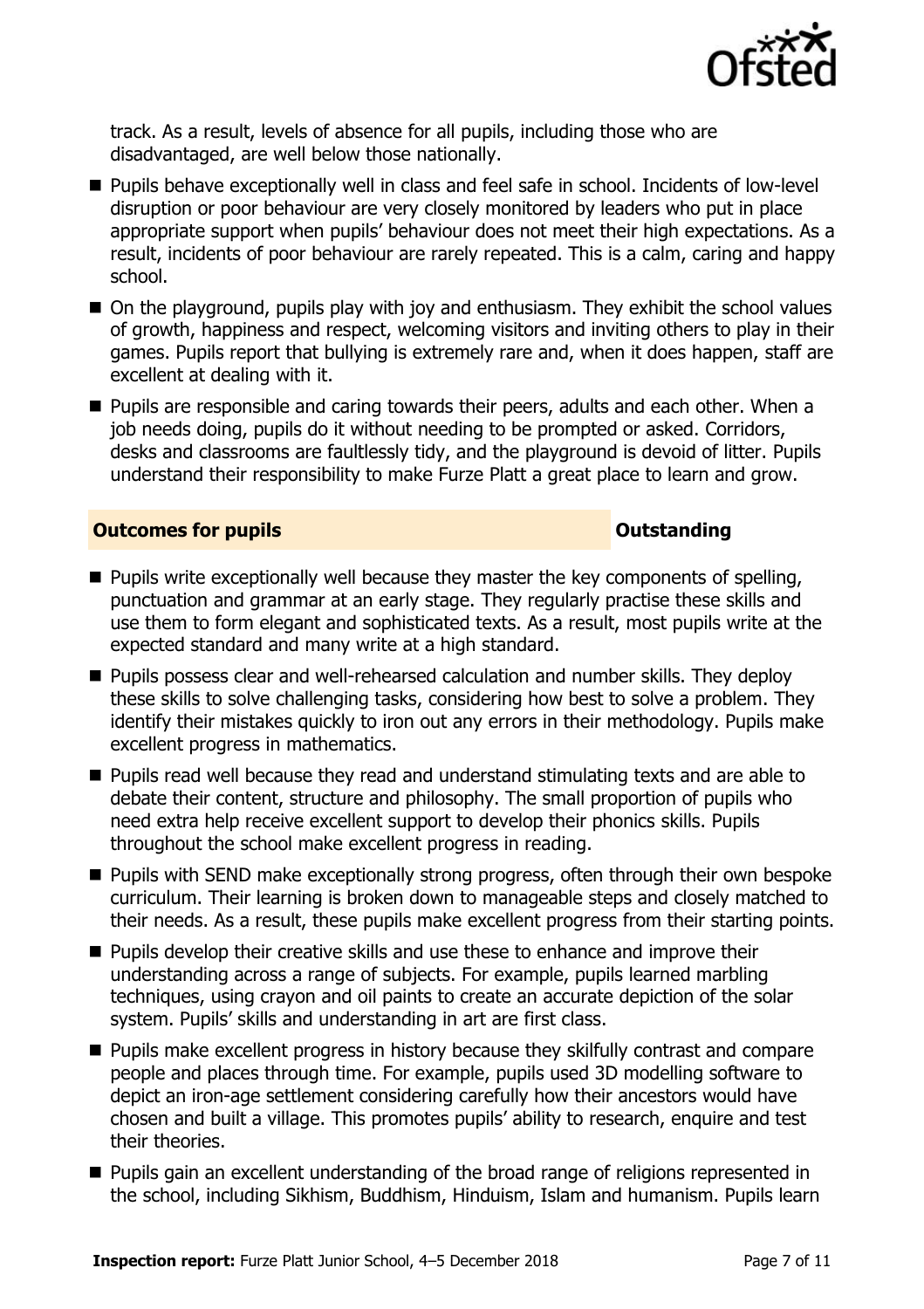

about religious beliefs, history and iconography and they contrast, compare and debate these sensitively. This helps to prepare pupils very well for life in modern Britain.

Disadvantaged pupils make strong progress because, typically, the work and support they receive closely match their needs. High proportions of disadvantaged pupils attain at the expected standard in core subjects. Nevertheless, the proportion of the most able disadvantaged pupils who attain at a high standard is slightly below that of other pupils nationally.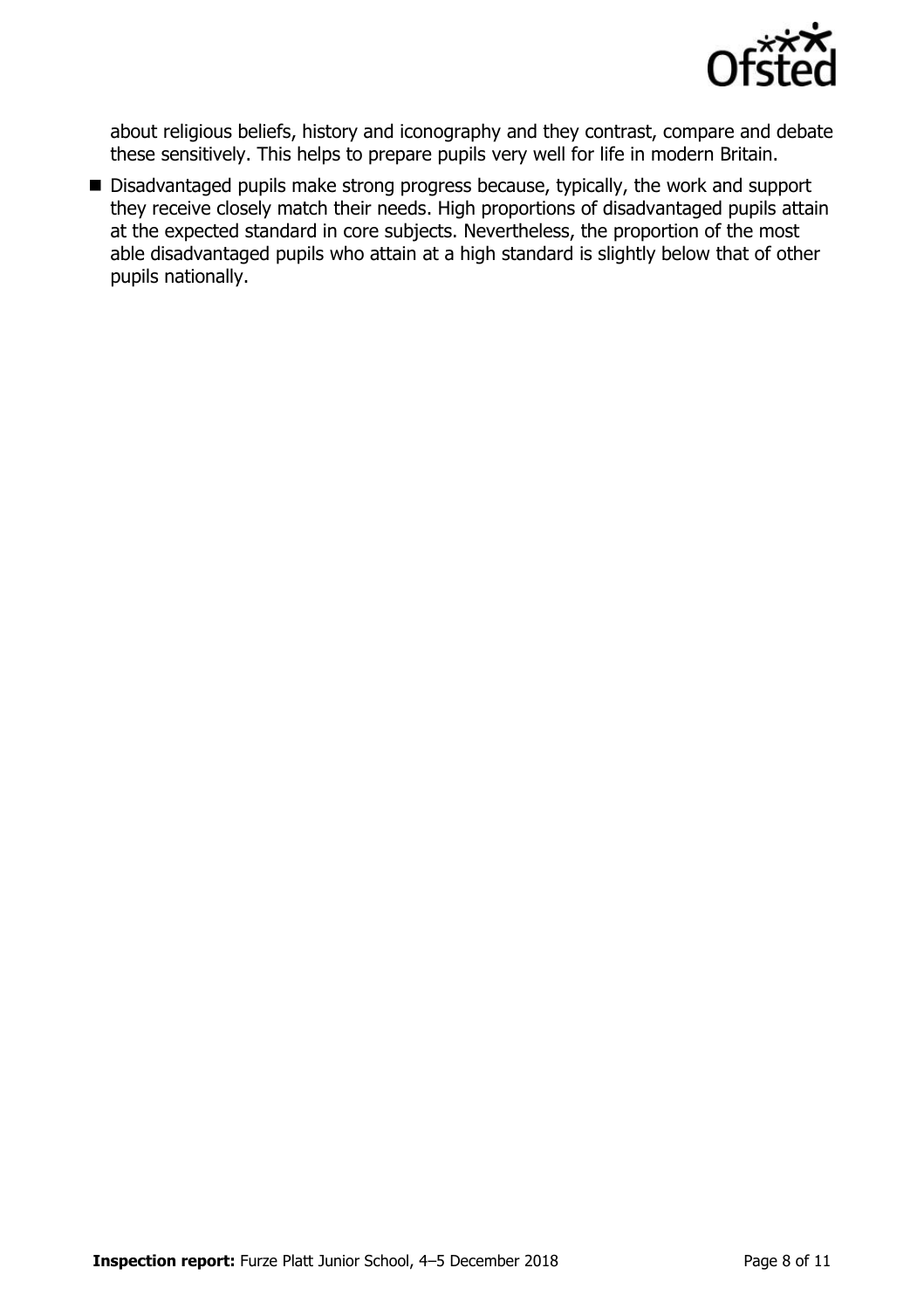

# **School details**

| Unique reference number | 109842                 |
|-------------------------|------------------------|
| Local authority         | Windsor and Maidenhead |
| Inspection number       | 10054137               |

This inspection of the school was carried out under section 5 of the Education Act 2005.

| Type of school                      | <b>Junior</b>                    |
|-------------------------------------|----------------------------------|
| School category                     | Community                        |
| Age range of pupils                 | 7 to 11                          |
| <b>Gender of pupils</b>             | Mixed                            |
| Number of pupils on the school roll | 357                              |
| Appropriate authority               | The governing body               |
| Chair                               | <b>Derek Moss</b>                |
| <b>Headteacher</b>                  | Mike Wallace                     |
| Telephone number                    | 01628 410 099                    |
| Website                             | www.furzeplattjuniorschool.co.uk |
| Email address                       | office@fpjs.org.uk               |
| Date of previous inspection         | 16 January 2018                  |

### **Information about this school**

- This school is slightly larger than the average-sized junior school. The majority of pupils who join the school attend the infant school on the same site.
- The proportion of pupils who are supported by the pupil premium is lower than the national average.
- The proportion of pupils with SEND is slightly higher than the national average.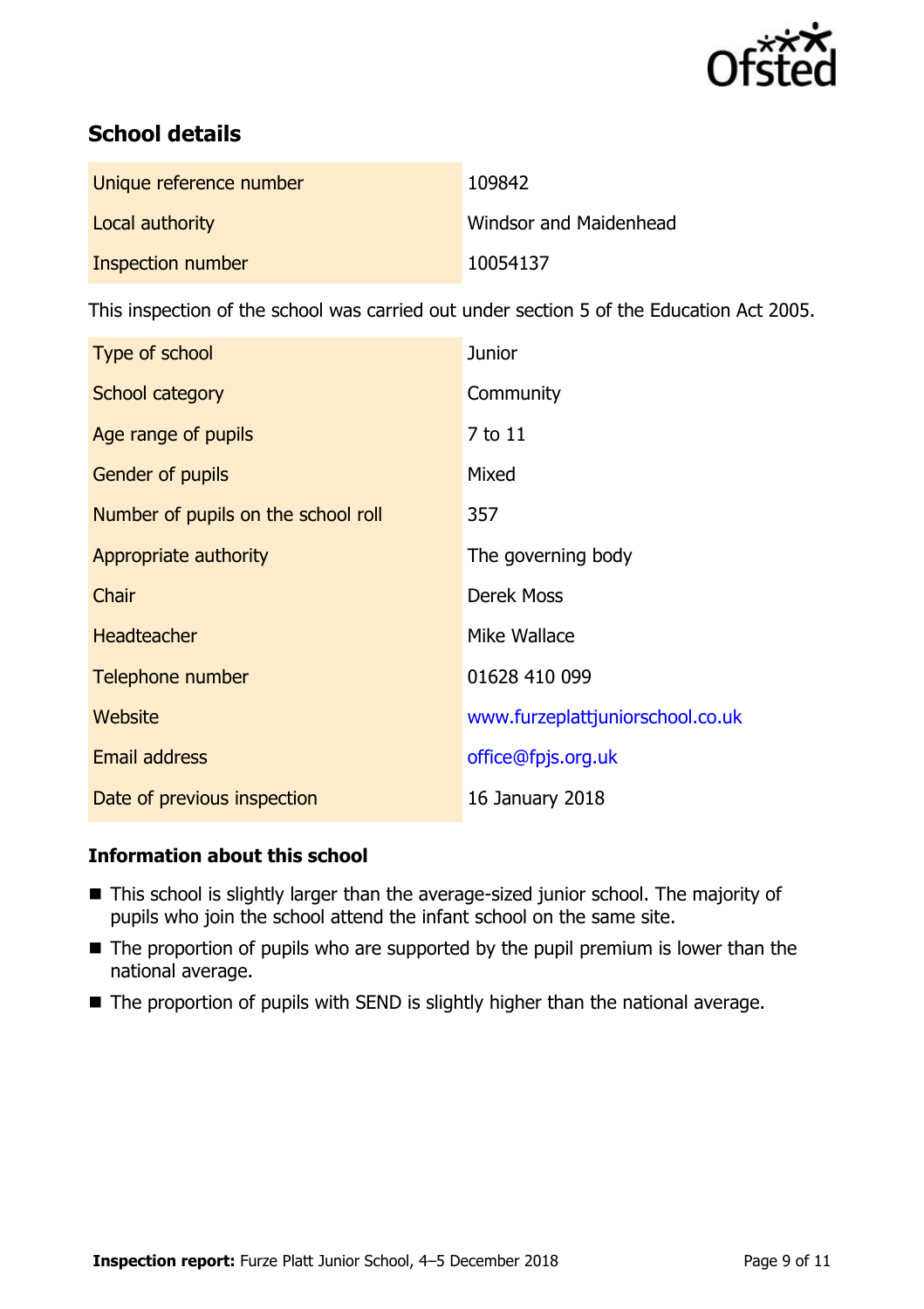

# **Information about this inspection**

- Inspectors observed learning in 28 parts of lessons, many with senior leaders.
- In addition to discussions with parents, 246 responses to the online questionnaire, Parent View, were taken into account.
- Inspectors scrutinised a range of the school's documentation to gather information on leaders' evaluation of the school's performance; systems for managing the performance of teachers; behaviour and safety of pupils; safeguarding; the progress and attainment of pupils; and curriculum leadership.
- Inspectors scrutinised the school's website to evaluate the quality of information provided to parents and to examine whether the school meets statutory publishing requirements.
- **Inspectors spoke to pupils to gather their views about the school, and heard pupils** read.
- Inspectors met with school leaders, governors, including the chair of the governing body, and an officer from the local authority.

#### **Inspection team**

| Dan Lambert, lead inspector | Her Majesty's Inspector |
|-----------------------------|-------------------------|
| Shazia Akram                | Her Majesty's Inspector |
| <b>Catherine Davies</b>     | Ofsted Inspector        |